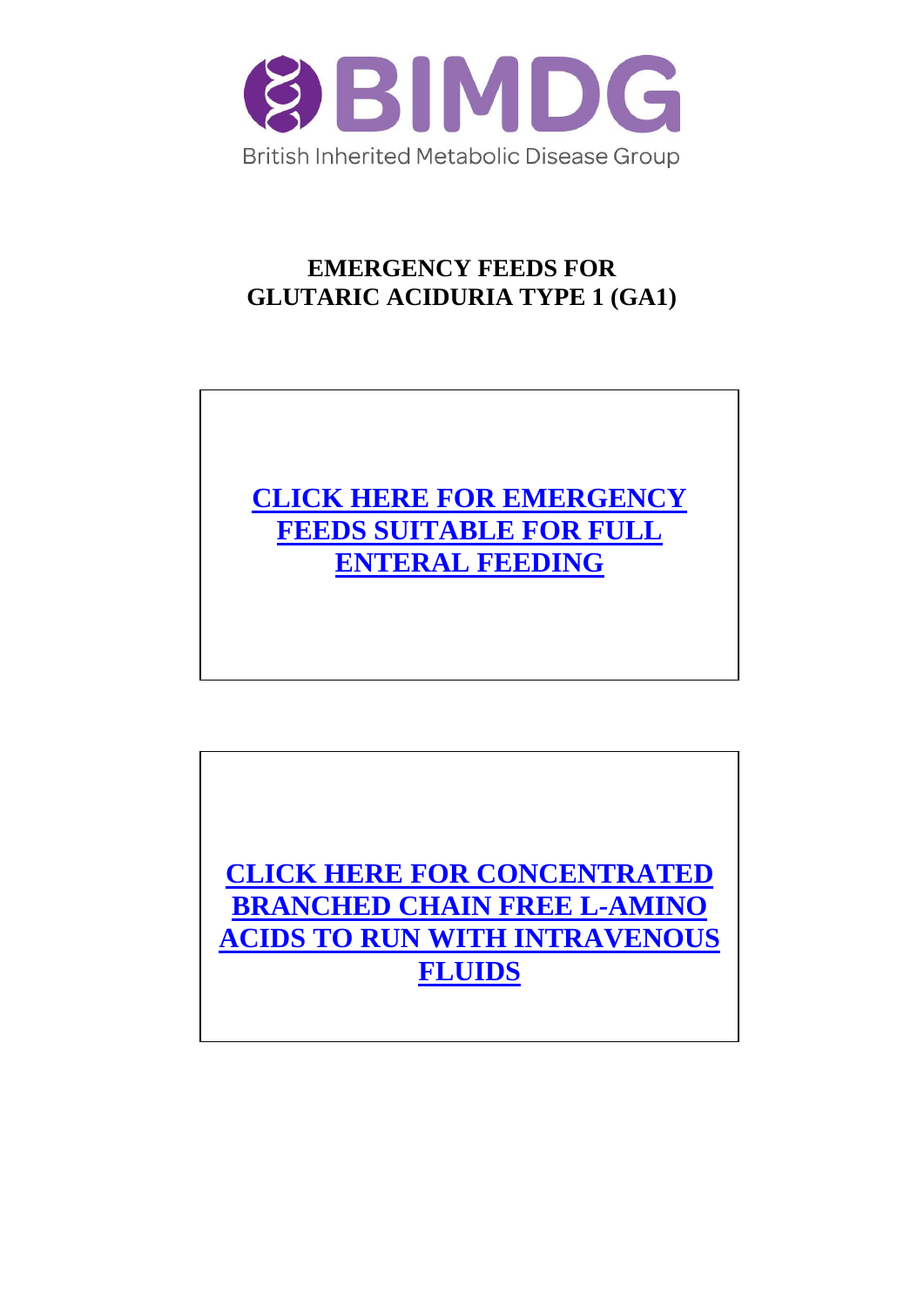

## <span id="page-1-0"></span>**EMERGENCY FEEDS FOR GLUTARIC ACIDURIA TYPE 1**

| <b>FULL ENTERAL EMERGENCY FEED</b><br>Lysine-free, low tryptophan L-amino acids and glucose polymer                              |                                                                                      |                                                                  |  |  |  |
|----------------------------------------------------------------------------------------------------------------------------------|--------------------------------------------------------------------------------------|------------------------------------------------------------------|--|--|--|
| Use patients own emergency regimen (ER) recipe                                                                                   |                                                                                      |                                                                  |  |  |  |
|                                                                                                                                  | Use aged based ER recipes below if not available                                     |                                                                  |  |  |  |
|                                                                                                                                  | If emergency feed ingredients are not available use IV guidelines                    |                                                                  |  |  |  |
| $Age \leq 1 year$                                                                                                                | Age 1 to 6 years                                                                     | Age $\geq$ 7years                                                |  |  |  |
| <b>CLICK HERE FOR</b><br><b>RECIPE</b>                                                                                           | <b>CLICK HERE FOR</b><br><b>RECIPE</b>                                               | <b>CLICK HERE FOR</b><br><b>RECIPE</b><br>(glucose polymer only) |  |  |  |
|                                                                                                                                  | <b>EMERGENCY FEED ADMINISTRATION</b>                                                 |                                                                  |  |  |  |
| Stop natural protein (from infant formula/food)                                                                                  |                                                                                      |                                                                  |  |  |  |
|                                                                                                                                  | Give volume of emergency feed based on body weight                                   |                                                                  |  |  |  |
|                                                                                                                                  | Give emergency feed orally every 2 hours day and night                               |                                                                  |  |  |  |
| or continuous tube feed, without delay                                                                                           | If emergency feed is not tolerated or fluid requirement not met, administer by bolus |                                                                  |  |  |  |
|                                                                                                                                  | Use emergency feed for a maximum of 24-36 hours                                      |                                                                  |  |  |  |
| Introduce usual diet/feeds as soon as clinically stable                                                                          |                                                                                      |                                                                  |  |  |  |
| <b>MEDICATIONS</b>                                                                                                               |                                                                                      |                                                                  |  |  |  |
| L-carnitine: continue as prescribed for illness                                                                                  |                                                                                      |                                                                  |  |  |  |
| Antipyretics: as clinically indicated                                                                                            |                                                                                      |                                                                  |  |  |  |
| Contact the child's specialist metabolic team and Dietitian for further advice on the<br>ER and introduction of usual diet/feeds |                                                                                      |                                                                  |  |  |  |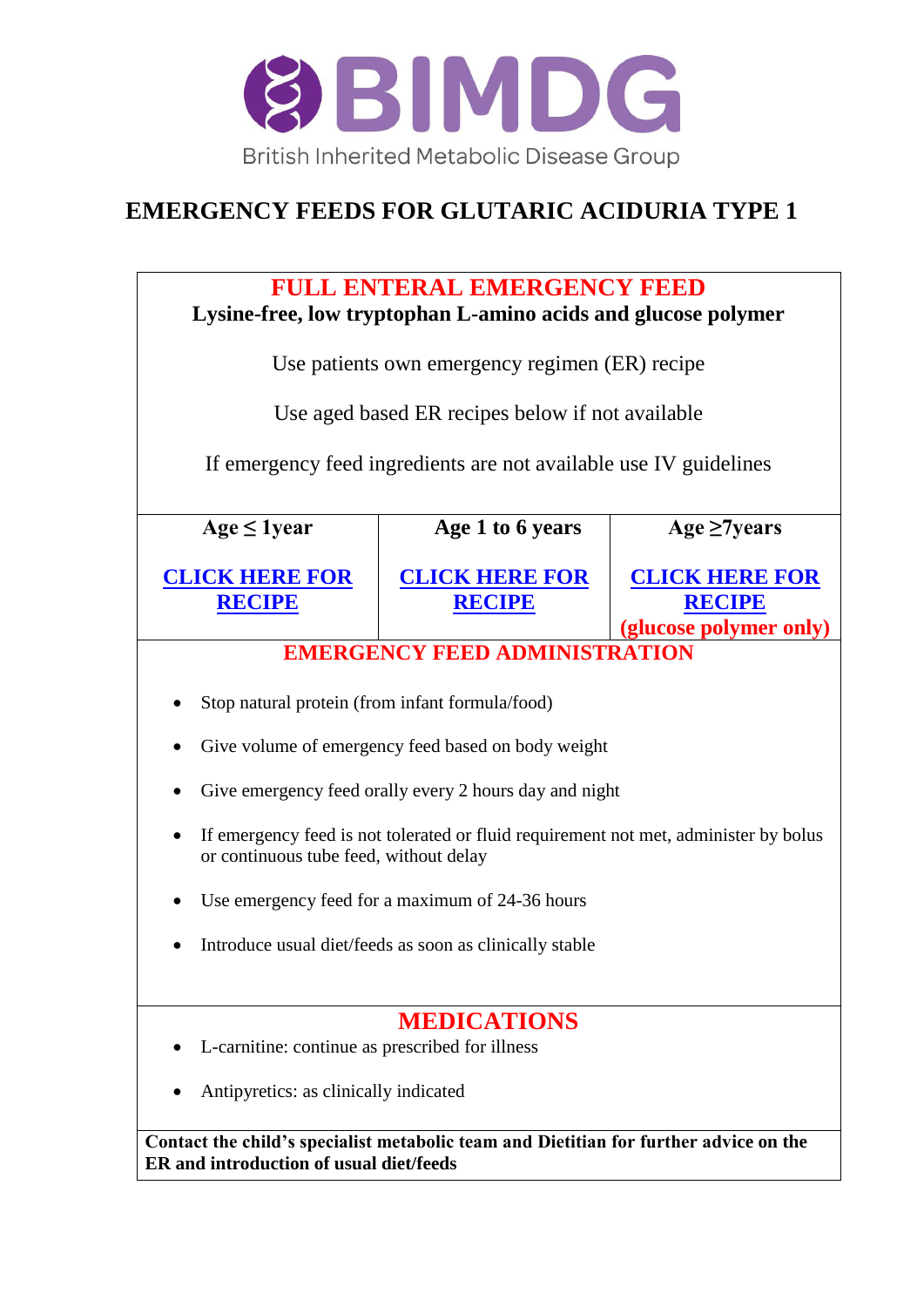

### **ENTERAL FEEDING ONLY EMERGENCY REGIMEN FOR CHILDREN WITH GA1 UNDER 1 YEAR OF AGE**

<span id="page-2-0"></span>Aim: to provide 1-1.5 g/kg/day protein equivalent from lysine-free/low tryptophan L-amino acids with glucose polymer added to 10% carbohydrate concentration.

**Example based on: GA1 Anamix Infant** (Nutricia), lysine-free, low tryptophan L-amino acids and **glucose polymer** 

| <b>How to</b><br>make                                                                      | <b>Ingredients</b>                              | <b>Amounts</b>                                                                                |  |  |
|--------------------------------------------------------------------------------------------|-------------------------------------------------|-----------------------------------------------------------------------------------------------|--|--|
| <b>Step 1</b>                                                                              | <b>GA1 Anamix</b><br>Anamix<br>Infant           | • measure 3 level scoops of GA1<br>Anamix Infant (use GA1 Anamix<br>scoop) into a baby bottle |  |  |
|                                                                                            | <b>Glucose polymer powders</b>                  | • add 15g glucose polymer powder                                                              |  |  |
| <b>Step 2</b>                                                                              | e.g. Maxijul, Polycal, SOS powder,<br>Vitajoule | For weight of glucose polymer<br>powder in scoop – click here for<br>details.                 |  |  |
| <b>Step 3</b>                                                                              | <b>Sterile water</b>                            | • make up to 200ml with sterile<br>water                                                      |  |  |
| Analysis per 100ml of feed recipe: 63 kcals, 1.0g protein equivalent, 10g<br>carbohydrate. |                                                 |                                                                                               |  |  |

#### **Guide for feed volume to be administered: based on infant weight**

| Wt<br>$\left(\mathbf{kg}\right)$ | ml per kg/bodyweight/day | Feed rate: ml/hour<br>(oral or via nasogastric tube) |
|----------------------------------|--------------------------|------------------------------------------------------|
| 3                                | 150                      | $20 \text{ ml}$                                      |
|                                  | 150                      | $25$ ml                                              |
|                                  | 150                      | 30 ml                                                |
| 6                                | 150                      | $40$ ml                                              |
| ⇁                                | 150                      | $45$ ml                                              |
|                                  | 150                      | 50 ml                                                |
| 9                                | 130                      | $50$ ml                                              |
| 10                               | 120                      | 50 ml                                                |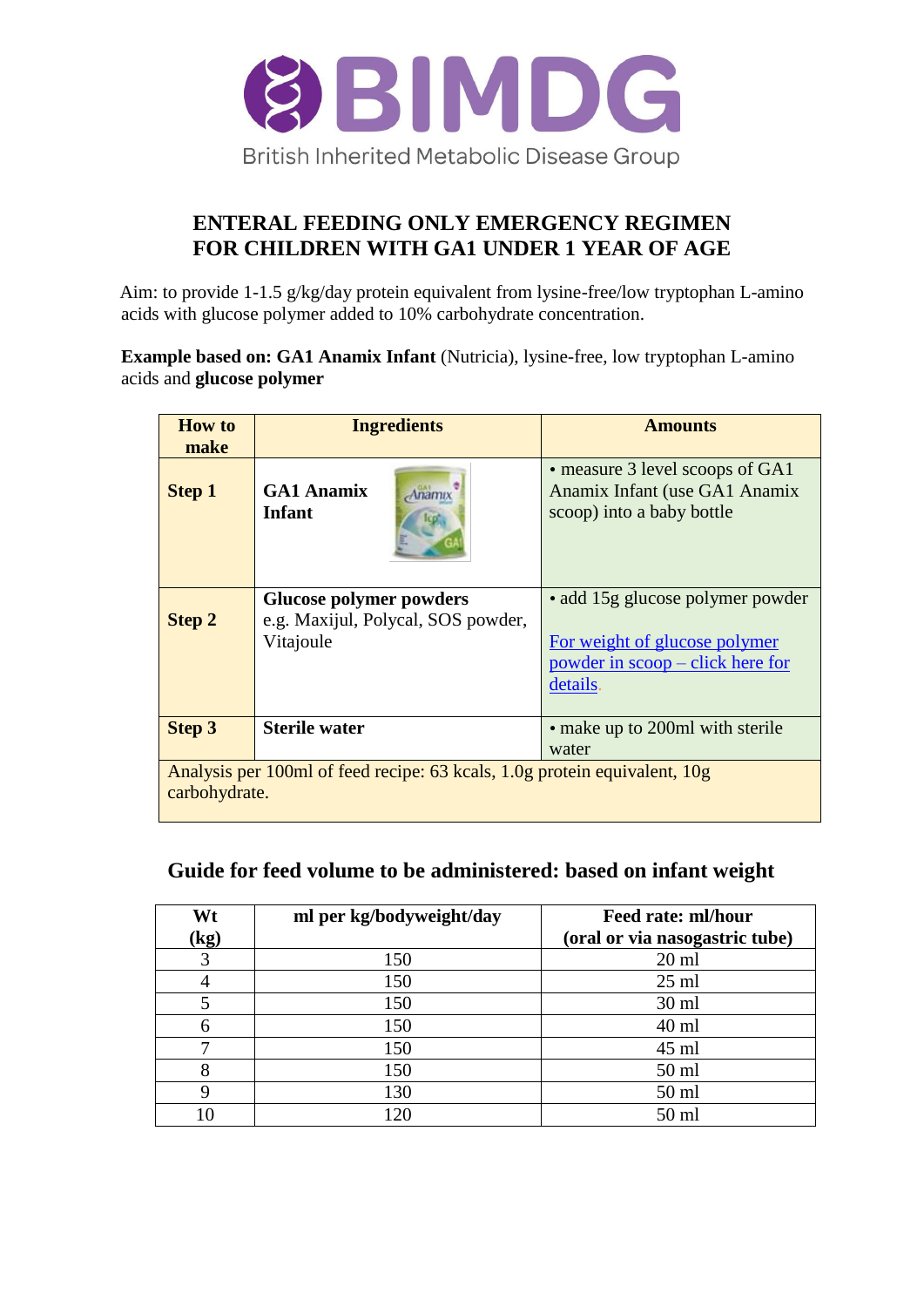

<span id="page-3-0"></span>Aim: to provide 1g/kg/day protein equivalent from lysine-free/low tryptophan L-amino acids with glucose polymer added to 15% or 20% carbohydrate concentration based on age.

**Example based on: GA Amino5 (**Vitaflo International), lysine-free, low tryptophan Lamino acids + **glucose polymer**.

| Age<br>years                                                                                                            | Weight (kg)<br>$50th$ centile<br>for boys | <b>Feed rate:</b><br>ml/hour<br>(oral or NG tube) | <b>Recipe for GA Amino5 +</b><br>glucose polymer* |                           |                                        |  |
|-------------------------------------------------------------------------------------------------------------------------|-------------------------------------------|---------------------------------------------------|---------------------------------------------------|---------------------------|----------------------------------------|--|
| $1$ to $2$                                                                                                              | $10-13$                                   | $50 - 55$                                         | 1 sachet $(6g)$<br>GA Amino 5                     | 60g<br>glucose<br>polymer | made up to 400ml with<br>sterile water |  |
| Analysis per 100ml of feed recipe:<br>1.3g lysine-free/low tryptophan protein equivalent, 15g carbohydrate and 65 kcals |                                           |                                                   |                                                   |                           |                                        |  |
| 2 to 4                                                                                                                  | $13 - 16$                                 | $50 - 55$                                         | 1 sachet $(6g)$                                   | 80 <sub>g</sub>           | made up to 400ml with                  |  |
| 5 to 6                                                                                                                  | $17 - 20$                                 | $60 - 65$                                         | GA Amino 5                                        | glucose<br>polymer        | sterile water                          |  |
| Analysis per 100ml of feed recipe:<br>1.3g lysine-free/low tryptophan protein equivalent, 20g carbohydrate and 85 kcals |                                           |                                                   |                                                   |                           |                                        |  |

\*Any glucose polymer powder (Maxijul, Polycal, SOS powder, Vitajoule) is suitable. For weight of glucose polymer powder in scoop – [click here for details.](http://www.bimdg.org.uk/store/guidelines/Volumes_and_Scoops_GA1_and_MSUD_118975_05042017.pdf) Fluid volume calculations are also detailed here.

#### **ALTERNATIVE LYSINE FREE/LOW TRYPTOPHAN L-AMINO ACID PRODUCT**

The quantity of each powder contains same protein equivalent as 1 sachet of GA Amino5 and can be substituted for this. If the L-amino acid supplement contains carbohydrate, reduce glucose polymer in the recipe by the amount it provides.

| <b>Product</b>                                                           | <b>Amount of</b> | <b>Protein</b>   | <b>Kcals</b> | Carbohydrate     |
|--------------------------------------------------------------------------|------------------|------------------|--------------|------------------|
| <b>Nutritional analysis</b>                                              | powder           | Equivalent $(g)$ |              | (g)              |
| GA Amino 5 (Vitaflo)                                                     | 1 sachet $(6g)$  | 5                | 20           | $\boldsymbol{0}$ |
| GA Gel (Vitaflo)<br>1 sachet weighs 24g                                  | 12g              | 5                | 41           | 5                |
| XLYS, TRY Glutaridon<br>(Nutricia)<br>Scoop weights: click here          | 6g               | 5                | 20           | $\boldsymbol{0}$ |
| <b>XLYS, LOW TRY</b><br>Maxamaid (Nutricia)<br>Scoop weights: click here | 20g              | 5                | 62           | 10               |
| <b>GA1 ANAMIX JUNIOR</b><br>(Nutricia)                                   | 1 sachet = $18g$ | 5                | 66           | 5                |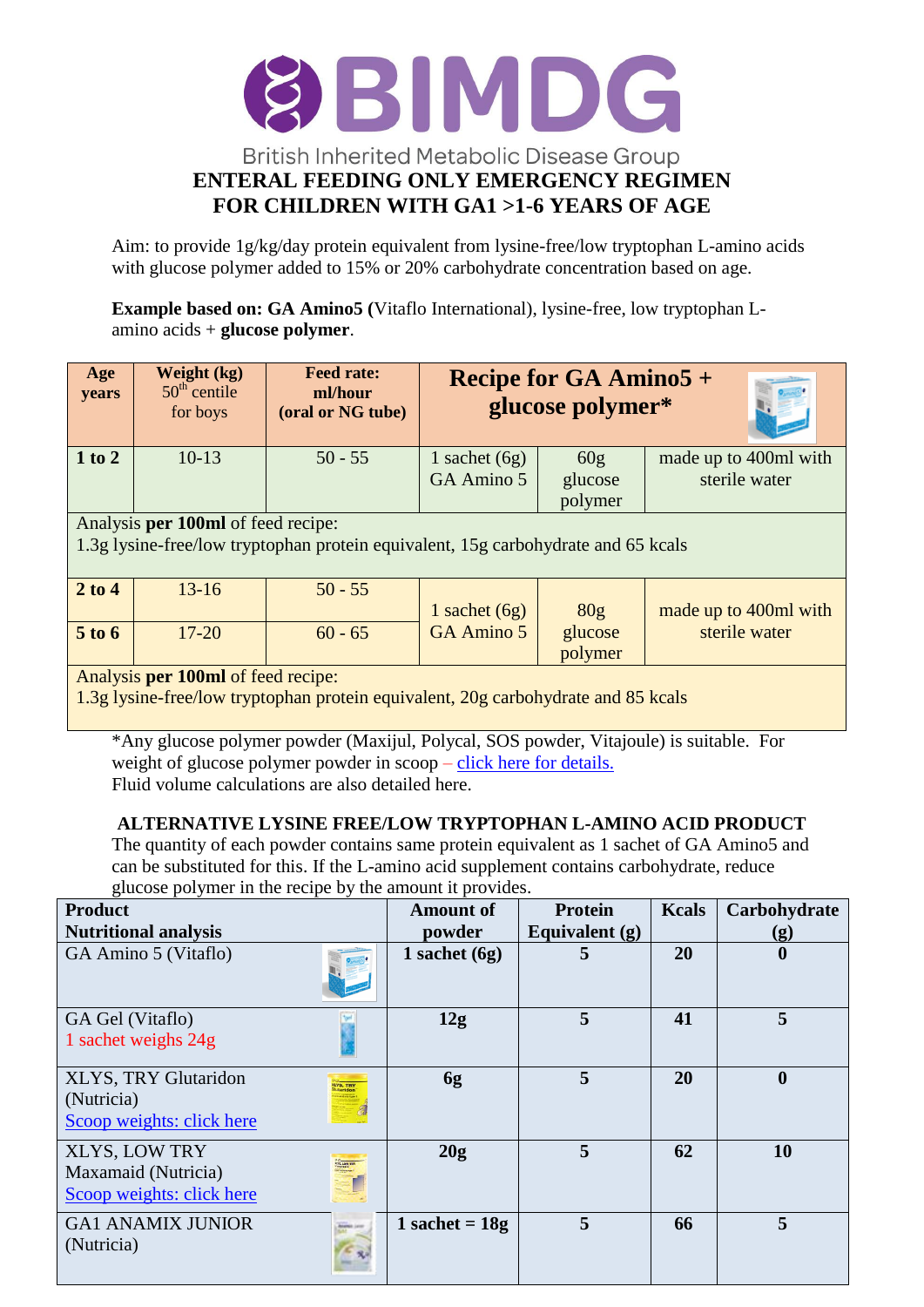

### **ENTERAL FEEDING ONLY EMERGENCY REGIMEN FOR CHILDREN WITH GA1 AGED ≥ 7 YEARS**

<span id="page-4-0"></span>From age 7 years, there is no recommendation to give lysine-free/low tryptophan L-amino acids in the emergency feeds.

Use standard emergency feeds based on glucose polymer only. Click below for recipe details and fluid volumes based on weight.

[For 7 to 9 years of age: use 20% glucose polymer](http://www.bimdg.org.uk/store/guidelines/MCADDRecipe_2_9Years_2014_384831_12052015.pdf)

For  $\geq$ 10 year of age: use 25% glucose polymer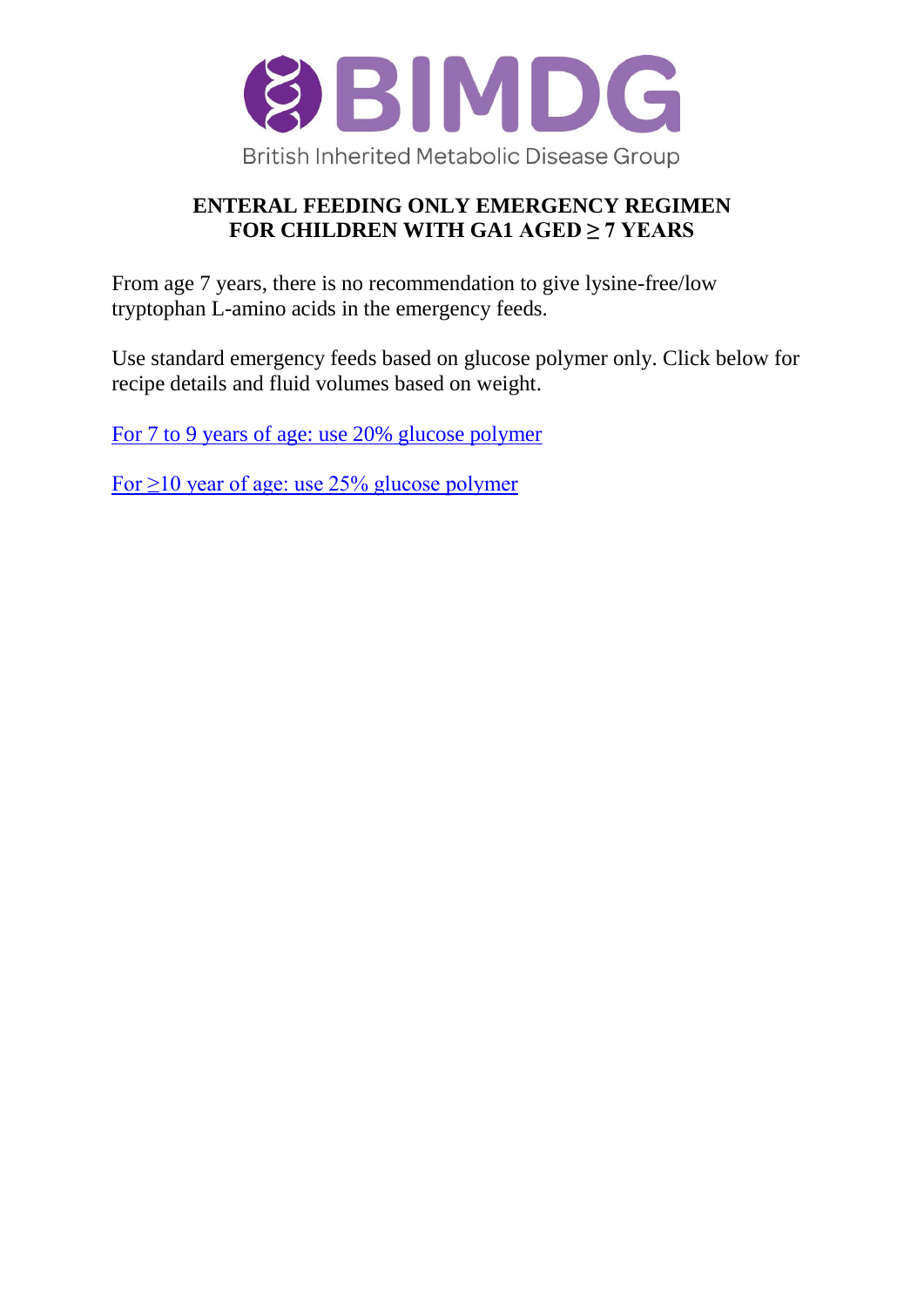

## <span id="page-5-0"></span>**CONCENTRATED LYSINE FREE/LOW TRYPTOPHAN L-AMINO ACIDS ENTERAL FEEDS PLUS IV FLUIDS**

(On IV management page)

## **CONCENTRATED LYSINE FREE/LOW TRYPTOPHAN L-AMINO ACIDS PLUS IV FLUIDS**

**IV 10% dextrose/0.45% saline fluids** (see medical management – **CLICK HERE for instructions**)

**Age ≤ 1year [CLICK HERE FOR](#page-6-0)  [AMINO ACID RECIPE](#page-6-0)**

**Age 1 to 6years [CLICK HERE FOR](#page-7-0)  [AMINO ACID RECIPE](#page-7-0)**

## **MEDICATIONS**

L-carnitine: continue IV as prescribed Antipyretics: as clinically indicated

# **Once clinically stable,**

Titrate onto usual low protein diet and lysine free/low tryptophan Lamino acid supplement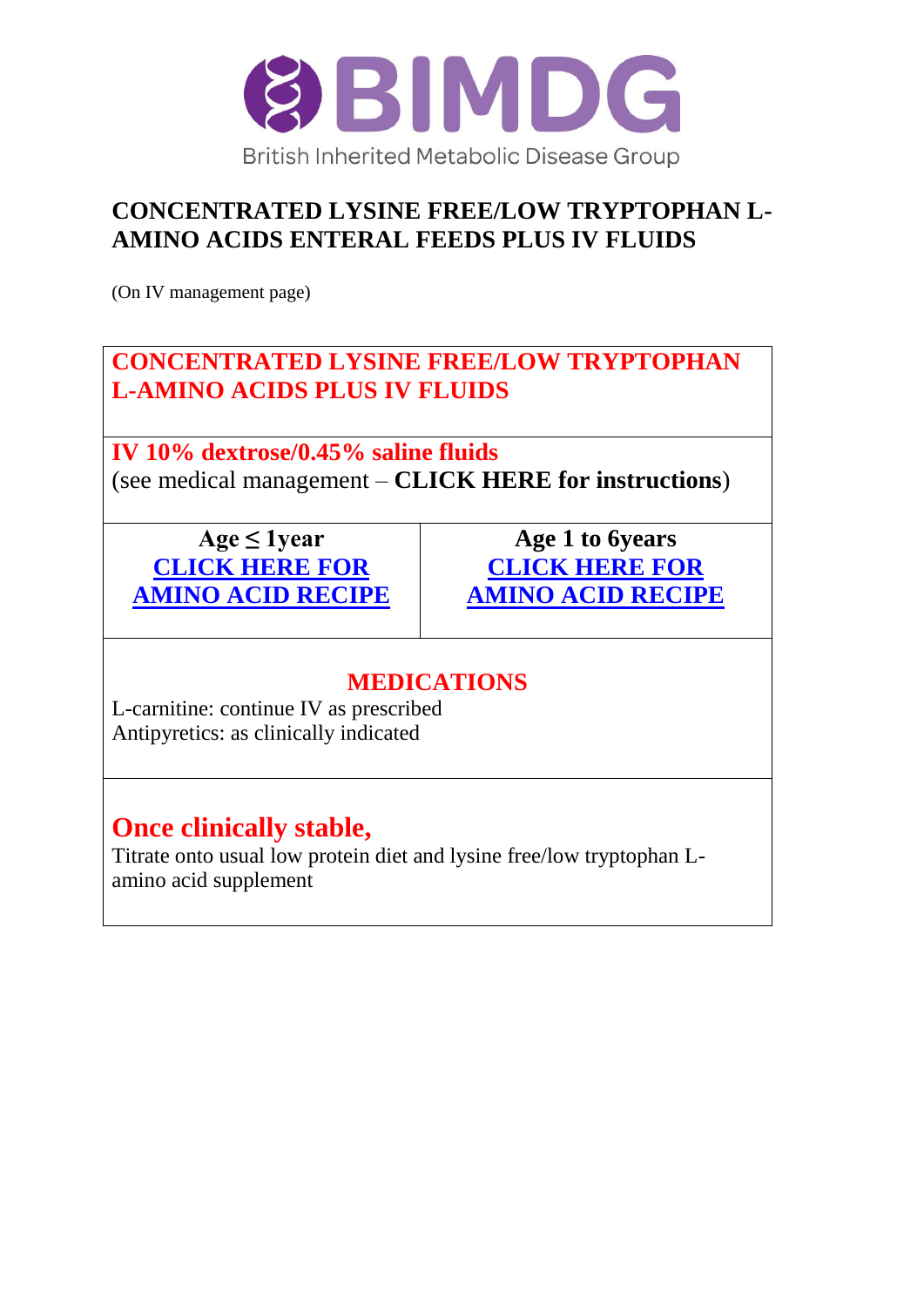

<span id="page-6-0"></span>Aim: to provide 1g/kg/day protein equivalent from lysine-free/low tryptophan L-amino acid with glucose polymer added to 10% carbohydrate concentration in a small volume recipe.

**Example based on: GA Amino5** (Vitaflo International), lysine-free, low tryptophan amino acids **+ glucose polymer** (e.g. Maxijul, Polycal, SOS powder, Vitajoule)

| Wt (kg)<br>of infant                                                                                                                                                                                                                                                                                                       | Feed rate: ml/hour<br>continuous via NG<br>tube<br>(plus IV fluids) | <b>Recipe for:</b><br>$GA$ Amino5 + glucose polymer* |               |                    |  |  |
|----------------------------------------------------------------------------------------------------------------------------------------------------------------------------------------------------------------------------------------------------------------------------------------------------------------------------|---------------------------------------------------------------------|------------------------------------------------------|---------------|--------------------|--|--|
| 3                                                                                                                                                                                                                                                                                                                          | 3                                                                   |                                                      |               |                    |  |  |
| 4                                                                                                                                                                                                                                                                                                                          |                                                                     |                                                      |               |                    |  |  |
| 5                                                                                                                                                                                                                                                                                                                          | 5                                                                   | 2 sachet $(12g)$                                     | $20g$ glucose | made up to 200ml   |  |  |
| 6                                                                                                                                                                                                                                                                                                                          | 6                                                                   | GA Amino 5                                           | polymer       | with sterile water |  |  |
|                                                                                                                                                                                                                                                                                                                            |                                                                     |                                                      |               |                    |  |  |
| 8                                                                                                                                                                                                                                                                                                                          | 8                                                                   |                                                      |               |                    |  |  |
| 9                                                                                                                                                                                                                                                                                                                          | 8                                                                   |                                                      |               |                    |  |  |
| 10                                                                                                                                                                                                                                                                                                                         | 9                                                                   |                                                      |               |                    |  |  |
| Nutritional analysis per 100ml of feed recipe:                                                                                                                                                                                                                                                                             |                                                                     |                                                      |               |                    |  |  |
| <b>5g</b> lysine-free/low tryptophan protein equivalent, 10g carbohydrate and 60kcals.<br>$\mathbf{a}$ , and the set of the set of the set of the set of the set of the set of the set of the set of the set of the set of the set of the set of the set of the set of the set of the set of the set of the set of the set |                                                                     |                                                      |               |                    |  |  |

**20ml** feed recipe provides **1g** lysine-free/low tryptophan protein equivalent.

\*Any glucose polymer powder (Maxijul, Polycal, SOS powder, Vitajoule) is suitable. For weight of glucose polymer powder in scoop – [click here for details.](http://www.bimdg.org.uk/store/guidelines/Volumes_and_Scoops_GA1_and_MSUD_118975_05042017.pdf)

#### **This volume is given in addition to IV maintenance fluids to maintain hydration**

#### **ALTERNATIVE LYSINE FREE/LOW TRYPTOPHAN L-AMINO ACID PRODUCT**

Amount of powder contains same protein equivalent as 1 sachet of GA Amino 5.

| <b>Product</b>               | <b>Amount of</b>       | <b>Protein</b> | <b>Kcals</b> | Carbohydrate     |
|------------------------------|------------------------|----------------|--------------|------------------|
| <b>Nutritional analysis</b>  | powder                 | equivalent g   |              | g                |
| <b>GA Amino5 (Vitaflo)</b>   | 1 sachet $(6g)$        | 5              | 20           | $\boldsymbol{0}$ |
|                              |                        |                |              |                  |
| <b>XLYS LOW TRY</b>          | 6g                     | 5              | 20           | $\boldsymbol{0}$ |
| <b>Glutaridon</b> (Nutricia) | Scoop                  |                |              |                  |
|                              | weights: click<br>here |                |              |                  |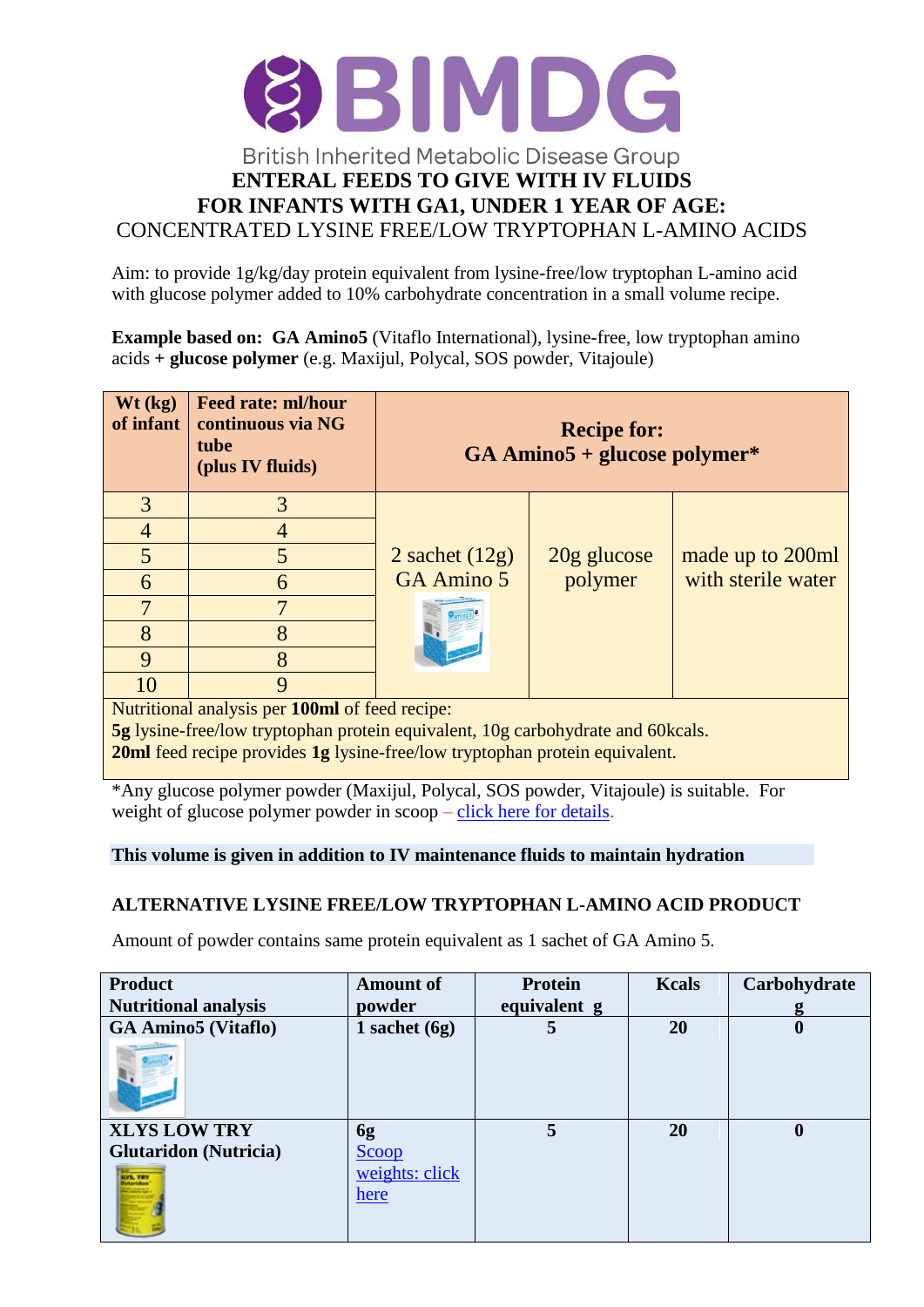

<span id="page-7-0"></span>Aim: to provide 1g/kg/day protein equivalent from lysine-free/low tryptophan L-amino acids with glucose polymer added to 15 or 20% carbohydrate concentrations (based on age) in a small volume recipe.

**Example based on: GA Amino5** (Vitaflo International), lysine-free, low tryptophan Lamino acids + **glucose polymer** (e.g. Maxijul, Polycal, SOS powder, Vitajoule)

| Age<br>years                                                                           | Weight<br>(kg)<br>$50^{\rm th}$<br>centile wt<br>for boys | <b>Feed rate:</b><br>ml/hour<br>continuous via<br><b>NG</b> tube<br>(plus IV fluids) | Recipe for GA Amino $5 +$ glucose polymer*             |                                                                                |                        |  |  |  |  |
|----------------------------------------------------------------------------------------|-----------------------------------------------------------|--------------------------------------------------------------------------------------|--------------------------------------------------------|--------------------------------------------------------------------------------|------------------------|--|--|--|--|
| 1 to 2                                                                                 | $10-13$                                                   | $10-13$                                                                              | 2 sachets                                              | 30 <sub>g</sub>                                                                | made up to 200 ml with |  |  |  |  |
|                                                                                        |                                                           |                                                                                      | GA Amino 5                                             | glucose polymer                                                                | sterile water          |  |  |  |  |
|                                                                                        |                                                           | Nutritional analysis per 100ml of feed recipe:                                       |                                                        |                                                                                |                        |  |  |  |  |
|                                                                                        |                                                           |                                                                                      |                                                        | 5g lysine-free/low tryptophan protein equivalent, 15g carbohydrate and 80kcals |                        |  |  |  |  |
|                                                                                        |                                                           |                                                                                      |                                                        | 20ml of feed recipe provides 1g lysine-free/low tryptophan protein equivalent  |                        |  |  |  |  |
| $2$ to $4$                                                                             | $13 - 16$                                                 | $13 - 15$                                                                            |                                                        |                                                                                |                        |  |  |  |  |
|                                                                                        |                                                           |                                                                                      | 2 sachets<br>40 <sub>g</sub><br>made up to 200 ml with |                                                                                |                        |  |  |  |  |
| $5$ to $6$                                                                             | $17 - 20$                                                 | $16 - 18$                                                                            | <b>GA Amino 5</b><br>glucose polymer<br>sterile water  |                                                                                |                        |  |  |  |  |
|                                                                                        |                                                           |                                                                                      |                                                        |                                                                                |                        |  |  |  |  |
| Nutritional analysis per 100ml of feed recipe:                                         |                                                           |                                                                                      |                                                        |                                                                                |                        |  |  |  |  |
| 5g lysine-free/low tryptophan protein equivalent, 20g carbohydrate and 100kcals        |                                                           |                                                                                      |                                                        |                                                                                |                        |  |  |  |  |
| <b>20ml</b> of feed recipe provides 1g lysine-free/low tryptophan protein equivalent.  |                                                           |                                                                                      |                                                        |                                                                                |                        |  |  |  |  |
| *Any glucose polymer powder (Maxijul, Polycal, SOS powder, Vitajoule) is suitable. For |                                                           |                                                                                      |                                                        |                                                                                |                        |  |  |  |  |

\*Any glucose polymer powder (Maxijul, Polycal, SOS powder, Vitajoule) is suitable. For weight of glucose polymer powder in scoop – [click here for details.](http://www.bimdg.org.uk/store/guidelines/Volumes_and_Scoops_GA1_and_MSUD_118975_05042017.pdf)

#### **This volume is in addition to IV maintenance fluids to maintain hydration**

#### **ALTERNATIVE LYSINE FREE/LOW TRYPTOPHAN L-AMINO ACIDS**

The amount of powder contains same protein equivalent as 1 sachet of GA Amino5 and can be substituted for this.

| <b>Product</b>                 | <b>Amount of</b> | Protein | <b>Kcals</b> | Carbohydrate |
|--------------------------------|------------------|---------|--------------|--------------|
| <b>Nutritional analysis</b>    | powder           | g       |              |              |
| <b>GA Amino 5 (Vitaflo)</b>    | 1 sachet $(6g)$  |         | 20           | $\bf{0}$     |
|                                |                  |         |              |              |
| <b>XLYS LOW TRY Glutaridon</b> | 6g               |         | 20           | $\mathbf{0}$ |
| (Nutricia)                     | Scoop weights:   |         |              |              |
|                                | click here       |         |              |              |